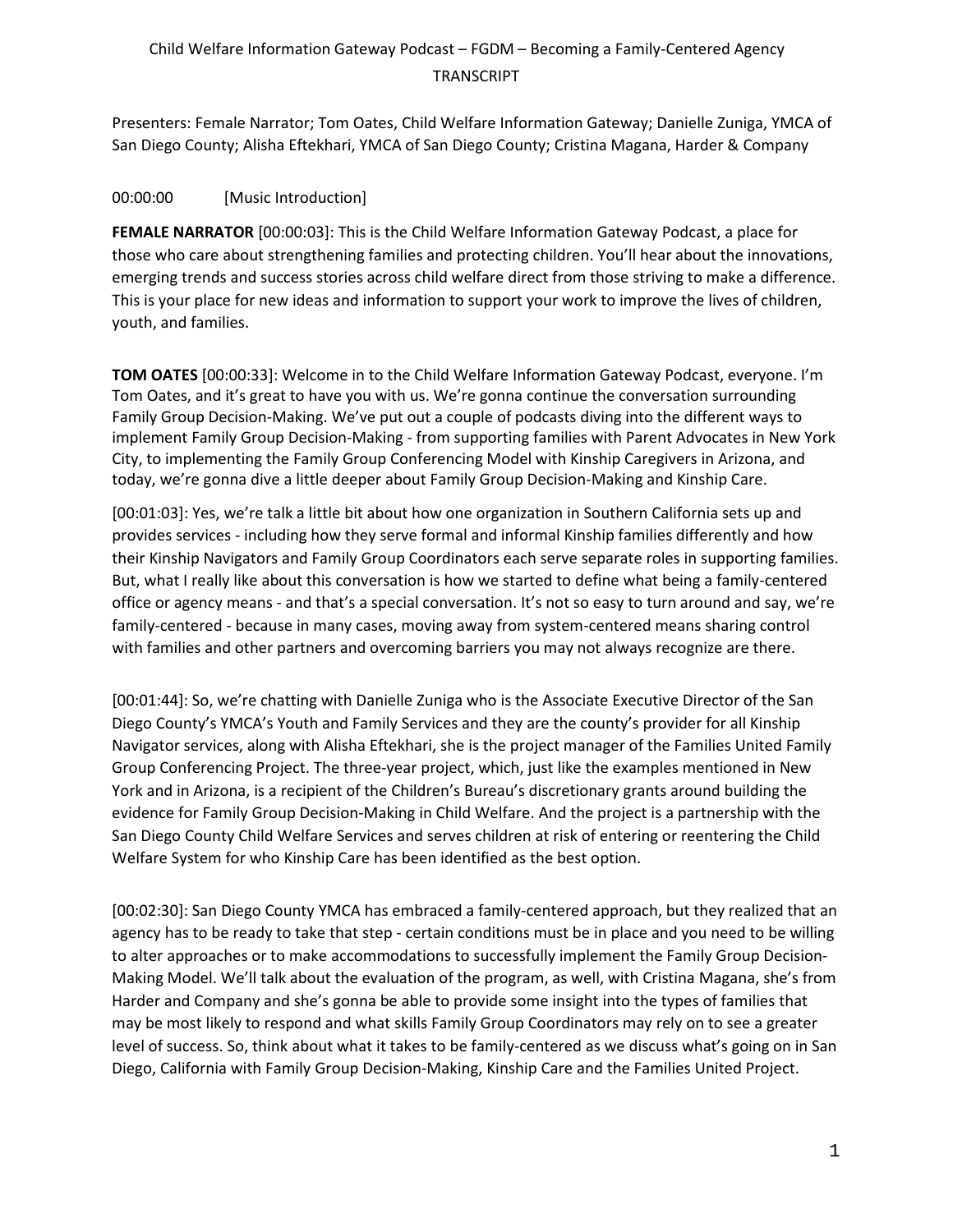[00:03:20]: Folks, I want to welcome you to the Child Welfare Information Gateway Podcast and, Danielle, let's start up front, so, when you guys at the YMCA were envisioning Family Group Conferencing, how were you envisioning meeting both formal and informal Kinship Caregiver needs?

**DANIELLE ZUNIGA** [00:03:38]: Well, we started off, we've learned about Family Group Conferencing actually through our local partnership with the Casey Family Programs field office. This was probably around ten years ago, they had started doing Family Group Conferencing with the families that they were working with and we had the opportunity to attend an FGC for a kinship family and that was really our initial exposure to the intervention and from there we just saw a lot of potential.

[00:04:11]: And to answer your question about what it, kind of how we envisioned it for both the formal population and the informal population, was that our experience had been with our, our, kind of our kinship, our, excuse me, our formal kinship families is that at the time, and again, this is about ten years ago and a lot's changed in Child Welfare since then, but often times we would hear from those families, from those caregivers that they just really didn't feel like they had a voice in what was happening with the Child Welfare plan - if the child was, had been removed from their biological parents and was independent within the Child Welfare System - and so, they often times felt like they didn't know what was happening with the case, what the direction was, how much authority they had to have a say in what happened next.

[00:05:07]: And then, for informal population, we saw that for a lot of them, there were not a lot of formal resources to meet their needs because they weren't under the jurisdiction of Child Welfare Services. So, we oftentimes found ourselves trying to encourage them to access their natural supports to meet their needs. So, for example, we might have a Kinship Caregiver who might have guardianship of her grandchildren through probate court but doesn't, you know, either meet the eligibility criteria for any of the formal resources, services, maybe she wasn't, didn't meet the age requirement. And so, oftentimes we felt limited in terms of what we could do to support these families and getting their needs met.

[00:05:58]: So, we saw Family Group Conferencing as a, really as an intervention that could support both the formal families and the informal families in, in different ways, in different capacities and I can talk a little bit more about that as we, as we move through the conversation.

**TOM OATES** [00:06:21]: Sure, and of course, you've, you know, you talked about it as an intervention, but it's something that you're really looking for that family to be a partner with and so when all of that information comes to you about what you're trying to do, who's involved and their responsiveness to it, I mean the data's gotta finally tell you something and so Cristina is, is part of this, as well, and so, Cristina, let me ask you, in looking at, at, the work and looking at the project, talk to me about what you learned about those families, particularly, maybe who was more likely to respond and who may be more likely to stick with or drop out of the program.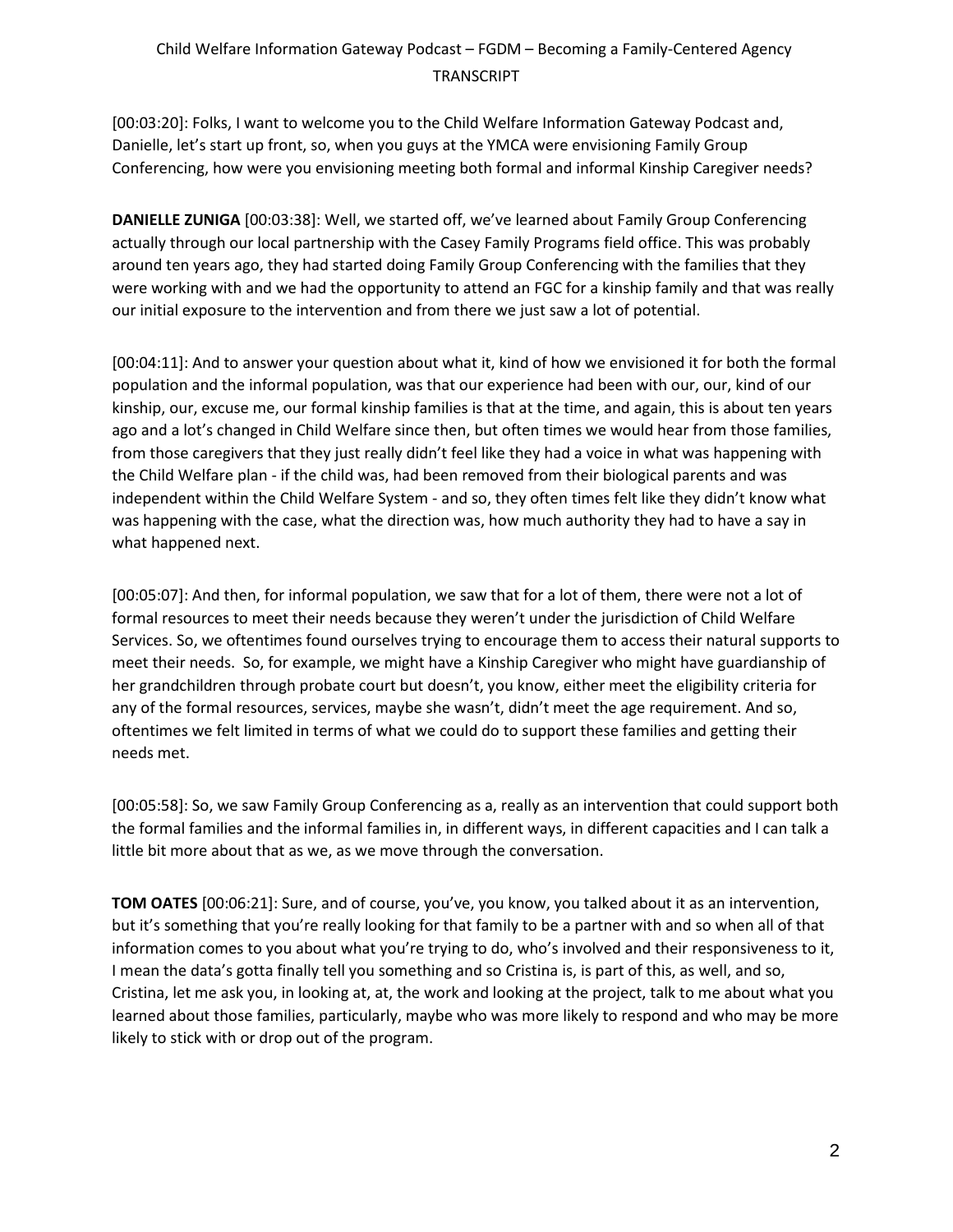**CHRISTINA MAGANA** [00:06:58]: Sure. What we've learned is that it's actually quite challenging to incorporate a randomized study within a community setting. As you know, part of the grant requirement indicated that we needed to do rigorous evaluation, so that included randomizing our participants. What we've learned is that on average, Tom, only about fifty percent of our families were eligible to be in the study - actually agreed to consent and then of those that are randomized into the intervention and then another fifty percent drop off before they receive the intervention and in our case, that means that they actually participate in the family meeting. Thus equipping our Coordinators to monitor engagement in all stages of the study has been critical. This includes how we train them and support them to consent families, how we plan the meetings and how we assess for resistance and ambivalence along the way.

[00:07:49]: In terms of family characteristics, our population really does reflect the larger Kinship population in San Diego County. And something that I want to say for your audience that they may not know, a fun fact is that San Diego County includes 3.1 million residents, which is actually larger than 21 states. So, when you think about incorporating the family-centered model like this, it is in a very large region that has, you know, lots of complexities.

[00:08:16]: Back to our population, so they're typically evenly divided between formal and informal caregivers, they're largely Latino, they're female, they're grandparents, most of them are over 50 years of age and many of them are in fact bilingual or Spanish speaking. What we've also learned in terms of need, we use a healthy, a healthy parenting, Healthy Families Parenting Inventory - that's our baseline assessment tool - and what we've learned is that many of these families indicate need around parenting behavior, as well as personal care.

[00:08:52]: So, you know, having time to take care of themselves, to take care of their appointments. And something interesting that we've learned, Tom, is that of the families that drop out of our study, they tend to have a higher score related to depression, as compared to those that stay. So, those have all really been important pieces of data that we've used with our, with our Coordinators and with Alisha and Danielle to really figure out how do we, you know, ensure that families are engaged and that they stay in the study through the, through the entire phase.

**TOM OATES** [00:09:22]: It's very, very important information, so, you know, those, those Navigators and those Coordinators can kind of be armed to be on the lookout or think about what those families are going through and what may, you know, almost preventing them from dropping out, seeing how you can support them beforehand, before they drop out.

[00:09:39]: So, Danielle, obviously you've got your Family Group Coordinators, but then you've got your Navigators who are working with the Kinship folks along the way - tell me a little bit for, for your offices and for the program, what's the difference between those Navigators and the Coordinators.

**DANIELLE ZUNIGA** [00:09:55]: Yeah, I can talk a little bit about the differences, but I also wanna, I wanna highlight, so as we were, kind of, exploring using Family Group Conferencing with the Kinship population, I also want to highlight is we saw this as a way to increase Protective Factors within our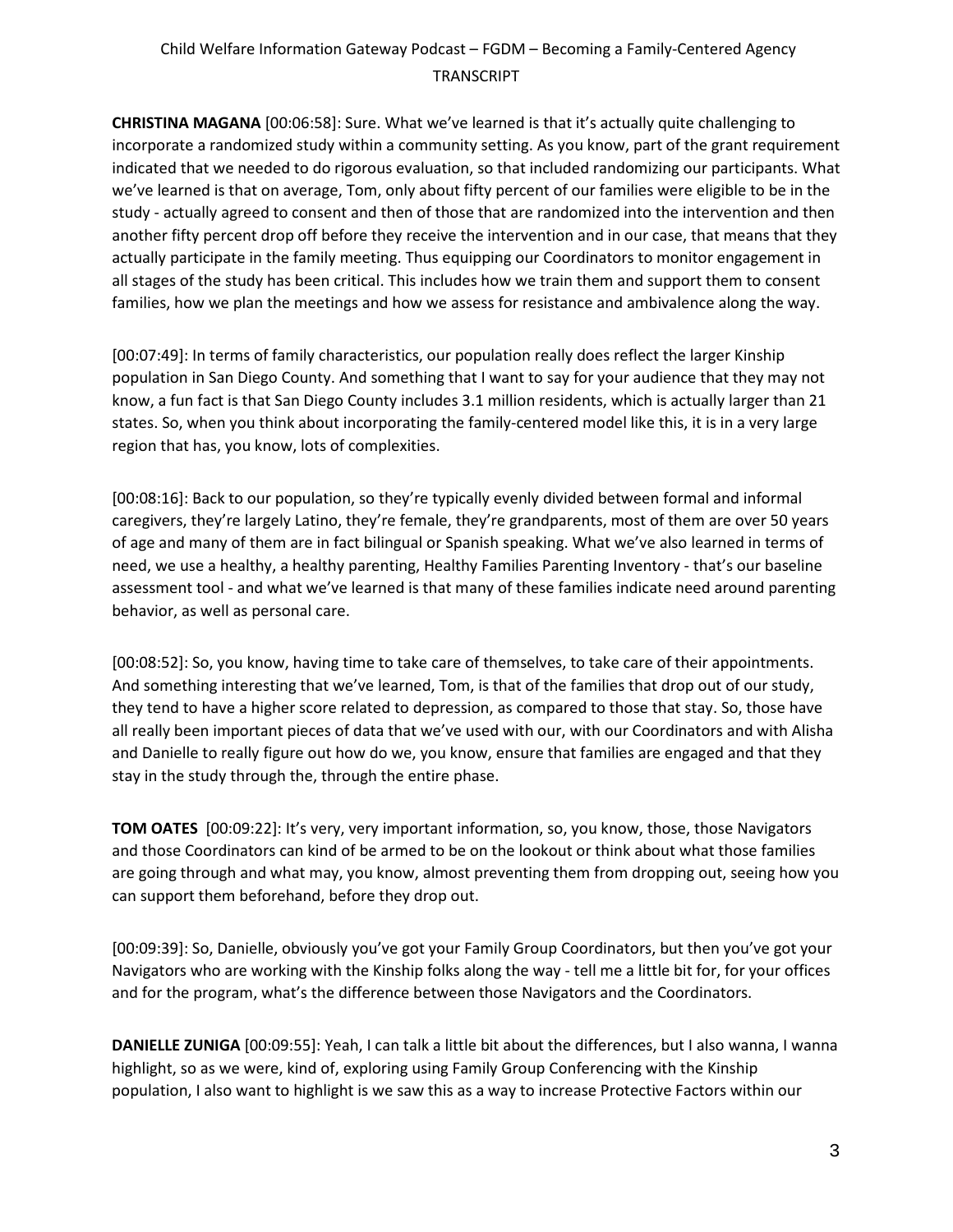Kinship families, so really, it's kind of twofold in that we're looking at prevention for those informal families so that they don't come into the Child Welfare System and then we're also looking at those, you know, obviously children that are in the Child Welfare System, but how can we increase a Caregiver's capacity to keep that child long term by meeting their formal needs and their informal needs?

[00:10:43]: So, our experience is a Kinship Navigation Program has been that the Navigators are really focused on the formal resources, they're helping those families essentially go through the Child Welfare System, navigate the court system - whether that be the juvenile court or probate court systems or even family court systems. Any public benefits that the family might qualify for, navigating through the school system, many, you know, a good amount of our, our Kinship kids, you know, they really need some extra, additional support with, through DIEPs, or they've all had some struggles, obviously with abuse and neglect and we also tried to tap those Caregivers into the formal, formal resources for the mental health system, they've, you know, their kids have experienced trauma - how do we get them connected to all of the formal supports that are out there that can support the child and then therefore support the Caregiver's ability to care for them long term.

[00:12:01]: So, the Navigators are primarily focused on knowing and, and helping the family work through those different systems. So, I would say that's like the major difference between the, the Kinship Navigator and the FGC Coordinator. The, the FGC Coordinator is more focused on understanding what are the complex family dynamics at play - what is the family's history, you know, what's this Kinship Caregiver's history along with what's the child's history - so they have more time to engage with the Caregiver and the family to understand the complexity of their, of their family situation, understand what the Caregiver and the child experience in terms of grief and loss, loss of, you know, relationships.

[00:12:56]: Really spend time engaging with that family to under, get an understanding of how we can meet their, which we typically call their informal needs - but really we're talking about their natural support system, like who are the people in their lives that they could reach out to to get, you know, emotional support, peer support when they're really struggling. So, I would say the, the Coordinator is just much more focused on the natural supports and the Kinship Caregiver, or I'm sorry, the Kinship Navigator is focused on the more formal supports that they can access. The Navigator also just works with the family for a shorter period of time, so they're doing more in, you know, front-loaded case management services with that Caregiver for a period of three to six months until we've essentially connected them to all of the resources that they need in order to care for the child or kids in their care.

**TOM OATES** [00:13:56]: Well, that makes clear sense, is you've got somebody navigating the actual system to operate through case management to, you know, get that family back to where their case plan would have them. Alisha, I wanna turn to you to specifically talk about the FGCs, the Coordinators here, because from what Danielle was just going through, there's gotta be a certain set of skills and capabilities that you're really asking from those Coordinators. What are you really looking for from somebody for them to be successful?

**ALISHA EFTEKHARI** [00:14:25]: Yes, that's definitely true, it's a special skill set, I would say, that the Coordinators need to have as they're working with such a dynamic, diverse population and going into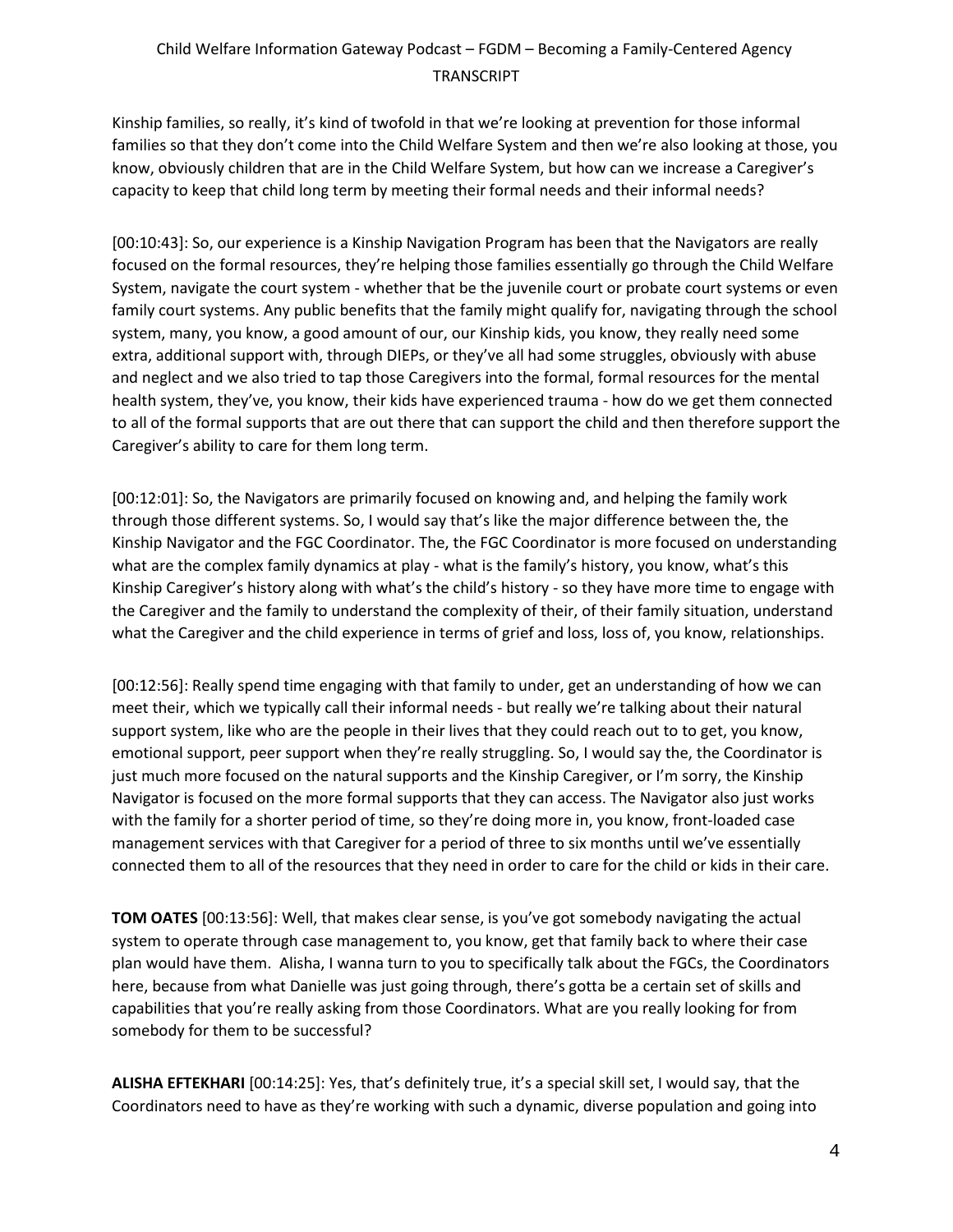these homes and these families and trying to really get to know them and understand what their needs are so that we can find those informal support people. We're looking for staff that are culturally competent, I think that's really important that they're able to be sensitive and aware to what other cultural beliefs are present and since this is a family driven model, it's important that we have staff that are able to pick up on that and invite their, the different cultures to be present and, and play a part of the process in the FGC meeting.

[00:15:18]: We're also looking for staff that are trauma informed. We're working with participants that have experienced a lot of trauma - the Caregivers themselves, as well as the children - they've experiences a lot of loss, oftentimes these children have parents that are exposed to substance abuse and incarceration and are in and out of their lives and there's a lot of loss, so we need staff to be sensitive and aware of what they're going through so that they're able to really work with them and, and blend in and understand what's going on to help them identify what some of those needs are.

[00:16:00]: We're also looking for staff that are adaptable and flexible - since this is an innovative research project, we've made a lot of changes along the way and it's important that our staff are able to adapt to what those are and also flexible in the sense that we're working with so many different types of people and families and being able to go and, and adapt and not take such a lead voice, but be able to sit back and let the family take the lead and drive the, drive the process.

[00:16:36]: We're looking for staff who are open minded and creative and are able to come up with different ways that they can engage families when it's, it can be very challenging - that's one of the hardest tasks, I think we found in the model, is being able to keep these families engaged, a lot of times they're going through different crises and there's chaos - so, how can we utilize what tools we have and how can they utilize themselves to then try to hang on to these Caregivers and keep them engaged in the process to get to that FGC to help them meet some of those needs that they have.

**TOM OATES** [00:17:18]: You know, it's interesting, you know, you talk about - you know, in the business world they call them soft skills - but the cultural competency, the flexibility, the ability to get to know those families one on one and of course, every family is gonna be different and the dynamics are gonna be different. Cristina, on the flipside, I'm interested if the data told you anything about those skills that, that certain FGCs may have and what may have been more successful to receive positive results and what may have been not?

**CHRISTINA MAGANA** [00:17:47]: So, I think I want to step back a little bit and sort of talk about our larger frame, Tom, in terms of how we're thinking about understanding what the Coordinators bring in terms of the soft skills and training, but also as an implementation team, what we need around successful support.

[00:18:06]: So, what we've done early on in this particular study group is to really bring a strong learning orientation to all aspects of the work, bring a value of promoting evidence-based practices and ensuring ongoing training and support for all members of the implementation team, which then really leads to -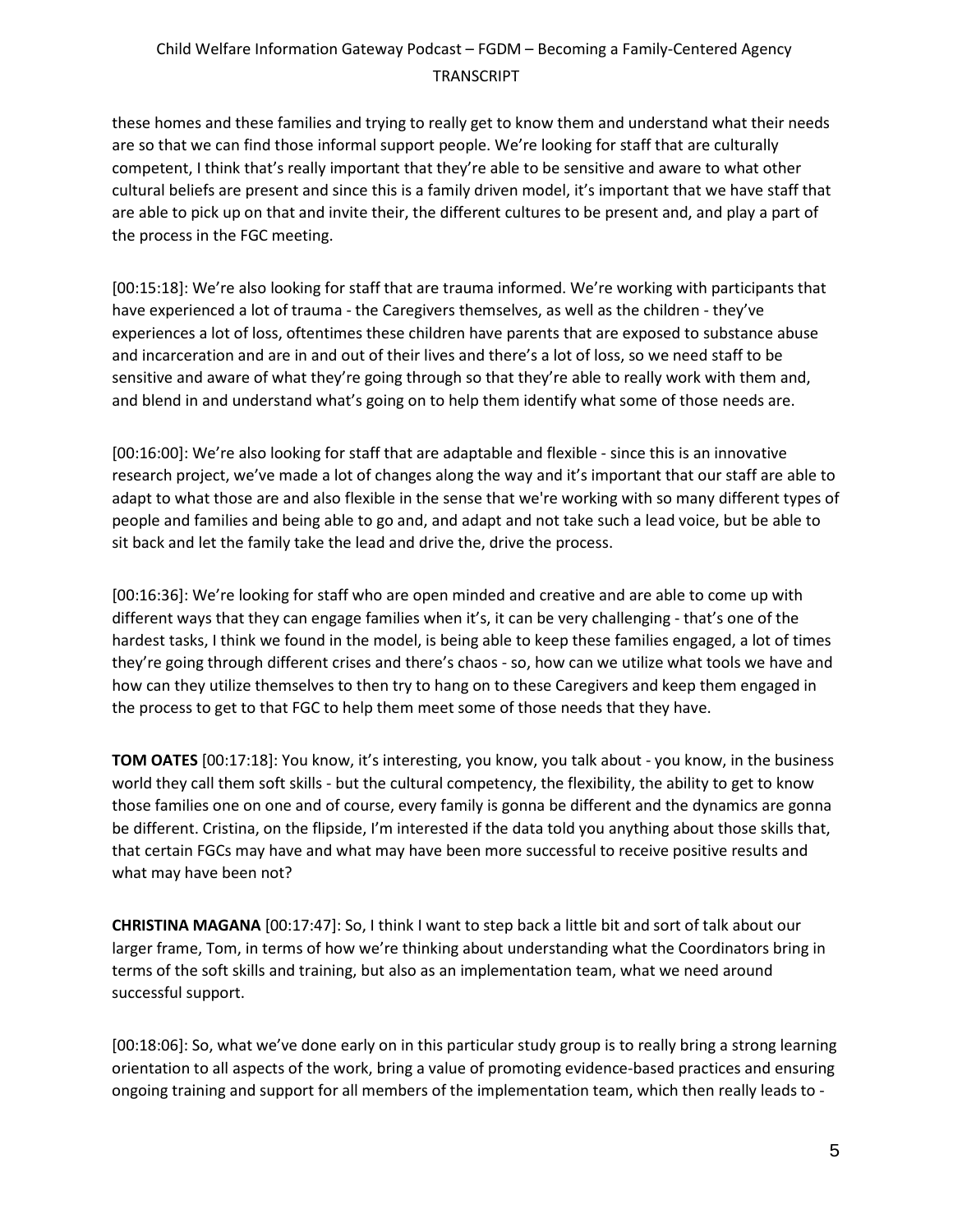not only in terms of the Coordinators having flexibility - but actually as an implementation team being flexible and adaptive.

[00:18:33]: So, what that looks like for us in terms of an advisory group - and again, supporting the Coordinators - is using ongoing evaluation and program data to really lift up those challenges. So, you know, Alisha described sort of what, what the characteristics are what they, what she's provided the Coordinators, but then coming back as a team from different perspectives - so that includes the evaluation team, that includes our Child Welfare partners, that includes our content experts, which in this case are Casey Family Programs - and then different members of the implementation team to come forward and say here's what we're seeing in terms of our challenges and implementing the work and then what do we need to do to really be able to, to overcome them?

[00:19:16]: So that, that is where we really, sort of, started to hone in. So, you have this menu of best practices, you have an orientation towards family-centered practices - what do we know about the way you're implementing the model that needs to be strengthened? So, bringing in data - so, so I'll mention that last year we held two site visits with Arizona, but we really focused on what did we need to do at the consent process to help strengthen those Coordinators' soft skills to be able to effectively introduce a study and, and help the families really be informed and come into the study and then what do we need to do through the lifespan of the study to really support engagement?

[00:19:56]: So, that really has sort of led a combination of, again, of looking at the data to see what are we seeing in trends, and then what is a solution from the evidence-based and training and support side. Something else that I'll say that really has contributed to really supporting the coordinators is the way that the Y really has, really leveraged themselves as a really multi-service organization. So, they run parallel programs that really have evidence-based practices and then how they've been able to bring those practices into the work that the Coordinators are doing.

[00:20:31]: But not just, sort of, giving them, you know a broad toolkit, but then giving them the structure to be able to strategically determine at this point, given what I'm seeing in the family dynamics, given what I'm seeing with the data that we have, baseline data - is this a place where I'm gonna be looking at a motivational enhancement kind of effort to engage the family, am I really gonna have to kind of bring the trauma-informed lens?

[00:20:52]: And so, I feel that, you know, that learning orientation and supportive model has really allowed the Coordinators to feel pretty confident in how they're moving about the cases and what, you know, the ongoing engagement of families in the study.

**TOM OATES** [00:21:06]: You know, you brought up a phrase that I think is pretty common across the field, but the definition of it may be, may be confusing, or may be not fully explored - and that was family-centered. And, you know, folks when I got a chance to talk with Cristina and Danielle and Alisha ahead of time before we recorded, you know, they started talking about family-centered and with not just a label, but much more of this is a holistic approach and for many folks, it's a big change. Danielle,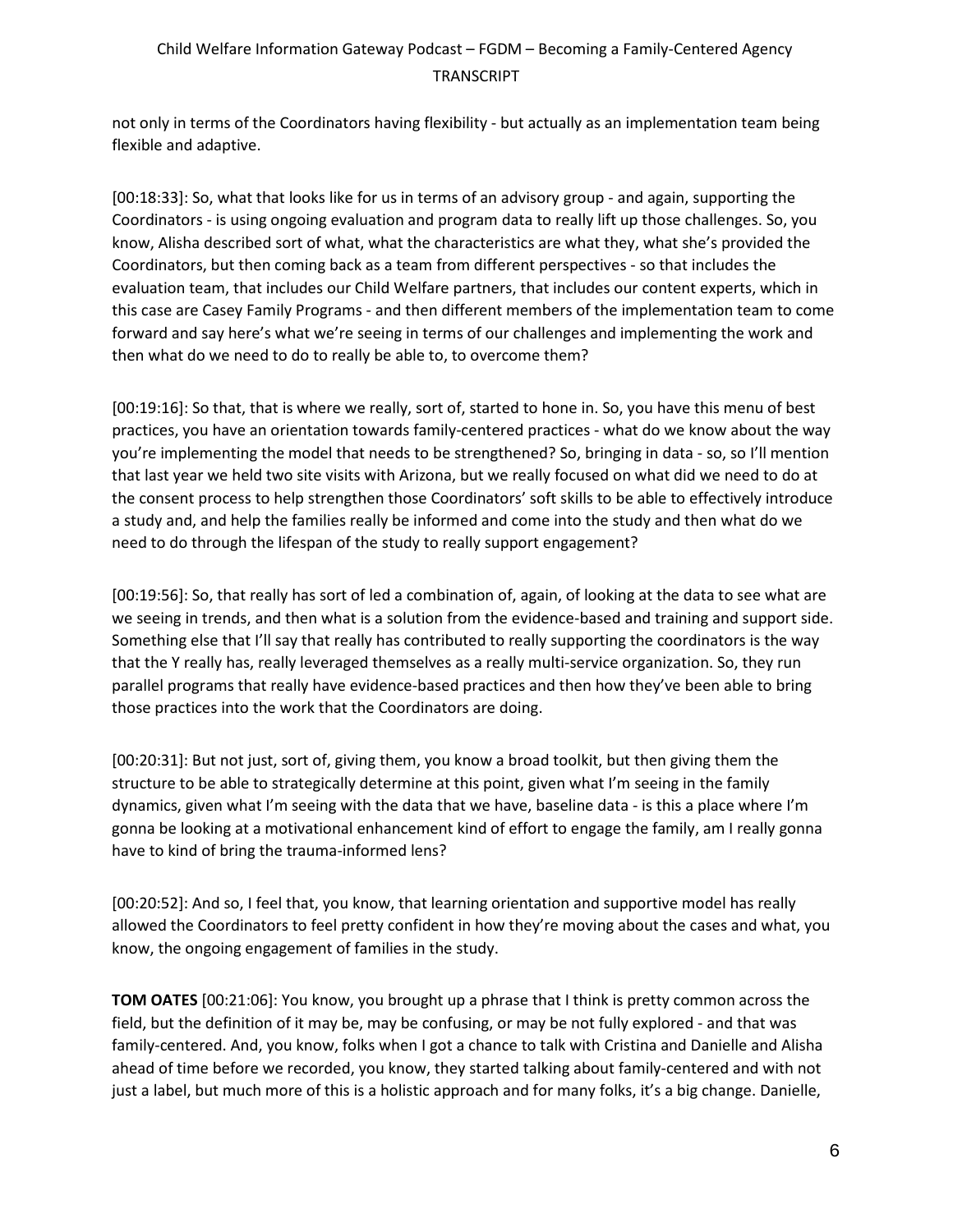you were discussing what it, what it really means to be fully family-centered. What does that mean to at least to you, and to the Y?

**DANIELLE ZUNIGA** [00:21:48]: Well, for our organization, family-centered really means that how we orient our services, we're always asking ourselves and reassessing - is what we're doing meeting the needs of our organization and system or is it meeting the needs of the family? So, we do that on an ongoing basis and that's, I think for us, is it still continues to be an evolution we integrate other practices and new information from the field - so I think our definition of family-centered is constantly changing and I would say a couple of other, you know, factors that, that we, we see contributing to being familycentered would be that we believe that families, they know their families and children best and that if we can identify the strengths within families, we can support them in coming up with solutions that will be the most impactful and most beneficial to each family.

[00:23:01]: So, how that looks probably different from other programs or other practices, is that it kind of shifts away from a case manager, let's say driving the services in terms of a case plan - and, I mean, obviously we, we utilize assessments and other tools to drive our services and also incorporate pieces of, you know, educating our families on areas that maybe they need some support around - but we really encourage the families to drive the process because at the end of the day, the goal is for the family system to take the lead on either the plan or whatever the next steps are and the agency is really going to fade into the background.

[00:23:54]: We also really rely on teaming, so, I think that that's been a very valuable approach that we've integrated and, and so we're trying to also just I think near to the family that, you know, we don't, we're not the experts on their families and we need them to really drive the process, but then we also as staff, utilize the strengths of each other so that each staff doesn't feel the weight of, you know, the success or failure of how services go is not just reliant on them, that they're utilizing other team members, either through their process or asking for consultation or just receiving that support. So, we're really trying to message that in a different, in a different way within our own organization.

[00:24:54]: Also, I would also want to highlight that our organization - while we are the YMCA of San Diego County, we're large - our branch, Youth and Family Services, we're kind of, we're almost like a small non-profit within a large non-profit. We have a lot of flexibility - so that allows us to, to really tailor our services to the family. So, how that looks in terms of logistics - we have YMCAs all throughout the county that we can utilize where we can meet families, even host the Family Group Conference there if they choose to. We're able to have multiple offices throughout the county and, and our staff are able to kind of move nimbly and fluidly to, to kind of meet the community need.

**TOM OATES** [00:25:45]: So, you, you know, and I want to play devil's advocate here, because if I'm a, a state agency or let's say large or small, you know, I may argue that our staff is flexible, I may argue that, you know, we have that approach of we wanna put what's best for the family but then when someone kind of approaches that and says well, we do all of this, we're family-centered, how come we wouldn't be looked at as family-centered though we're system-centered - can you explain to me the difference from, you know, there's, there's that approach, but what does it look like as opposed to, you know,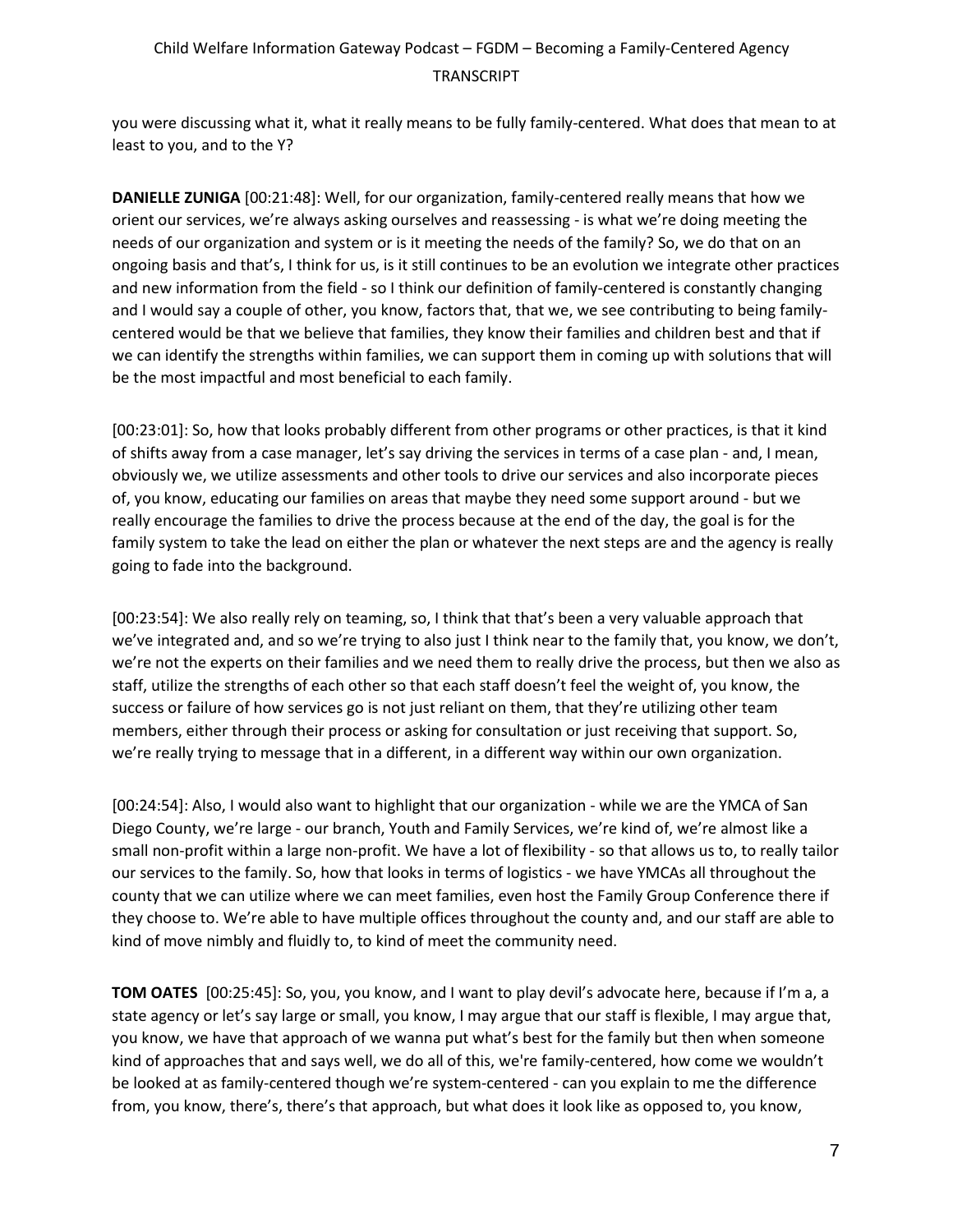when you had mentioned someone who is or an agency that's dependent on that system, what does that look like in comparison to, you know, where you talk about being family first?

**DANIELLE ZUNIGA** [00:26:30]: Yeah, I think what we've learned along the way is that there are actually a lot of, there's a lot of system barriers that can make the Family Group Conferencing and probably Family Group Decision-Making process challenging to implement and achieve. So, I mean, again going back to the logistics - meeting the family at times that are the most convenient for them, which is typically evenings and weekends.

[00:26:58]: So we've seen a struggle with other, with like our public Child Welfare agency, if there's just more policies in place that don't allow for staff to be as flexible with their work schedules, to travel – I mean, also, to travel and to be creative and try new things that were, like for example, we're looking at how, you know, considering that we're a border town, how can we serve the population that where they have family here on the U.S. side and on the Mexico side, we're looking at partnerships with their local YMCA to see if we can start traveling internationally and hosting those Family Group Conferences on the Mexico side.

[00:27:54]: So, it requires us to not really stay within the limits of the traditional, I guess our traditional practices, we're constantly looking at ways to be innovative, what does this family need that's different cultural components, food components - that we prioritize, I mean I would say for most organizations, they're not, they're really not focusing on the family values and what they're, and how they can fit their organizational practice, or even their program practice to mirror this family's culture.

[00:28:39]: So, I would say we're constantly doing that and reassessing, it's not necessarily a place that we land that we have it all figured out, but we're open to putting resources and dollars to always enhance that piece of our program. I'd also say that we also look for key family members to really drive the process. So, again going back to who is steering the services, is it the professional or is it the family? And, so, we're always, as Alisha's talked about the Coordinators, they're looking at who's the leader in this family, who can take the reins on this process, so that more and more of the service is being led by the family and less by the professional.

[00:29:34]: We're very transparent about concerns that either would be presented by if we're dealing with a family that's involved in the Child Welfare System, we advocate that those concerns are clear not just clear in what is the concern, but how do we overcome the concern - so, we support the family in asking questions that really drill down how do we, how do we address the concern as a family. I think sometimes families will kind of, they'll be less, they'll be less firm about asking the hard questions or maybe don't even know the right questions to ask when they're given somewhat ambiguous parameters around - you know, if they're planning for safety, well, what does safety mean and when we, you know, when we've achieved safety.

[00:30:33]: So, and, and some of that for our project and our county has been supported in that our Child Welfare agency has implemented other practices, like safety organized practice, which does also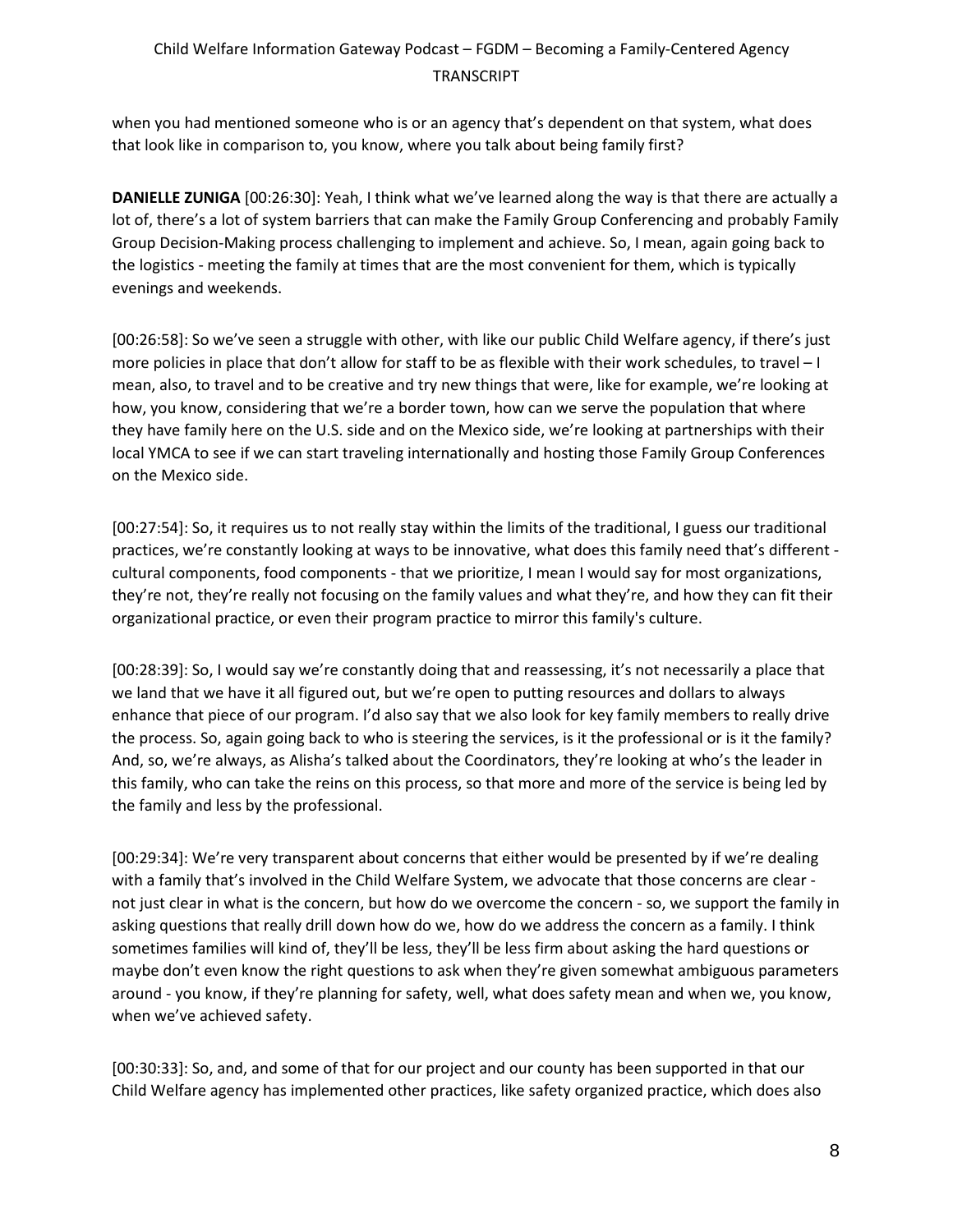value natural supports, being very specific about non-negotiables within the Child Welfare agency and having plans that are tangible and clear for families so that they can successfully either reunify or support the kids, the kids in the foster care system.

**CHRISTINA MAGANA** [00:31:13]: I think what I would like to add to all that Danielle was saying was around when you are a family-centered organization, what does that look like on the partner's side, and especially on the evaluation side. I think what I'll say is that there was a lot of attention paid at the point of pursuing this particular funding in terms of is the Y really the best place to serve as the PI and what those conditions were, right, and so what I would say, just in terms of what it's look like on, on my side is that oftentimes our conversations that we're having around implementation, I don't recall ever the conversation being this is not good for the Y, or we have this particular policy that really forbids it.

[00:31:55]: It was really around, as Danielle said, you know, functioning as a small profit within a large non-profit is what can we do, where are opportunities to really be able to, to make this work for the families. Do we need to engage Child Welfare in this particular way, do we need to engage Casey Family, do we need to shift our budget - so, I think that that, that family-centered orientation is not just at the organizational culture, but I feel like that really got carried through in our partnership, the way that we've implemented the study.

[00:32:27]: So, what people are thinking am I child, am I family-centered versus system-centered, I would say pay attention to your implementation and conversations. If they're often about what's good for the system, then you have some work to do there.

**TOM OATES** [00:32:40]: It's, it's almost a big question of where are our drivers and sometimes those drivers can also be constraints and so if there are policy constraints, you know, as opposed to as, Danielle, you just mentioned, being, being incredibly flexible and then the partnerships, as Cristina touched base. So, then, Alisha, this all has to be delivered at, kind of, like, that service level. So, for your FGCs, when they may come in from, let's say, a different system where they are used to being systemcentered, how are they going about empowering those families who may not be used to being, you know, maybe the drivers in, in things like a case plan - so how are your FGCs then, kind of, becoming family-centered to really share control with those families.

**ALISHA EFTEKHARI** [00:33:23]: That's a good point, Tom, because a lot of times, the families aren't used to that power and used to being put in the situation to guide it or lead it, so I think it's about we encourage the staff to take it slow and meet the families where they're at and sort of help them guide through motivating them, motivational interviewing, really being present with them and helping hear what their needs are and encouraging them to be the drivers.

[00:33:53]: It's also not just about, working with the family, but it's about working with the other participants - the professionals of the meeting - prepping them and making sure that they are believers in the work that we're doing and helping them understand what their role is and making sure that they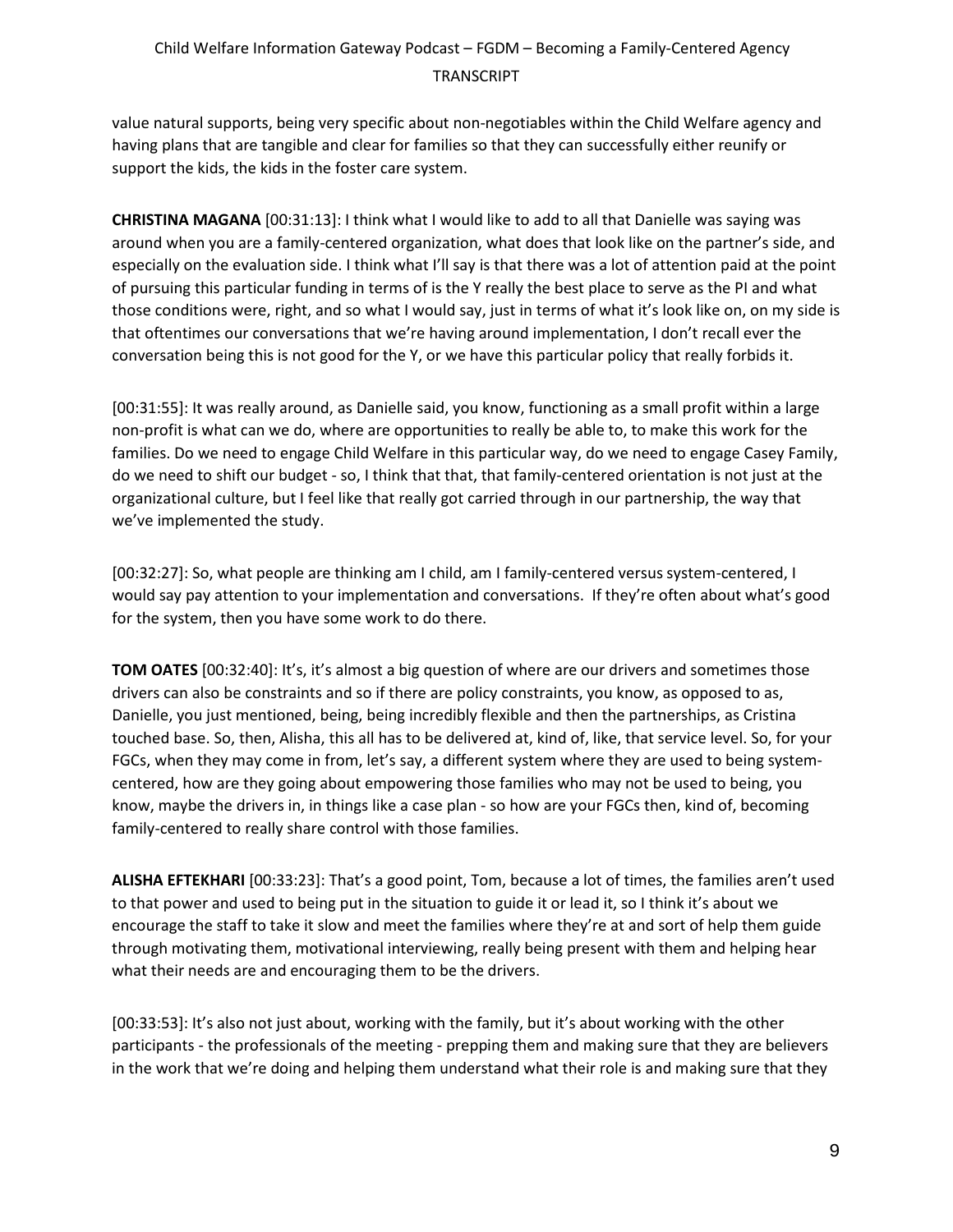agree to support the plan and the family and guiding the process so everyone's on the same page and it helps make a families voice in their plan guide the process.

[00:34:26]: Basically, I think it's important, it's not just about working with the family to be the drivers, but about everyone else, all the other players and making sure that they're all prepared and bought in and support the family in being the ones that come up with the plan and agreeing as long as the nonnegotiables are met from Child Welfare, as long as those are addressed by the family that the rest - the social worker, the whoever else is involved - is gonna agree to abide by that plan.

**TOM OATES** [00:34:54]: And, so doing this, it is a big change if an agency is trying to make that shift, but clearly as not constrained by maybe certain policies, YMCA clearly had an advantage in that, you know, maybe those environmental conditions. Danielle, talk to me about maybe where that landscape was where the Y found itself in that made YMCA of San Diego County maybe more susceptible or maybe more easy to really adapt to this family-centered approach.

**DANIELLE ZUNIGA** [00:35:25]: Having some prior experience with not just Family Group Conferencing, from Casey Family Programs, but also a strong relationship with our local Child Welfare agency I think really supported that. And, one, because we had a mentor via Casey Family Programs, I wouldn't have wanted to go into this work not having anybody else to consult with and learn from. And so, that was a huge driver of us getting into this practice.

[00:36:03]: And then also, with Child Welfare, I think they, we have a good track record, we have a, a Kinship Navigator program that they've funded and a lot of communication and collaboration, so I think there's a lot of trust between the agencies, so when we talk about implementing new practices or programs, they're really at the table to talk through what are their concerns and how does this align with their system goals. So, I think that's like the broader context outside of just our organization of being the Y.

[00:36:45]: So, some of the other factors that I think essentially primed us to be able to integrate like a family-centered practice was a culture of integrating new innovative practices, the YMCA of San Diego County we've had multiple demonstration projects and I think having that experience, as well, really primed us for, for trying new things. I think it's probably pretty typical for a lot of social service organizations to get into the rhythm of doing, you know, executing their grants and contracts as stated. But, with demonstration projects, it really challenges you, especially the evaluation piece, to go through the process of implementation to adjusting your, your service or your intervention.

[00:37:42]: So, I really feel like that was a valuable experience for us to be open to trying a new, a new intervention, so I'd like to, you know, I think and also the flexibility that comes with a federal demonstration project. You have lots of discretion to adapt and change, which you typically don't have that flexibility just in your, you know, experience of operating grants and contracts. So, those two definitely supported that process.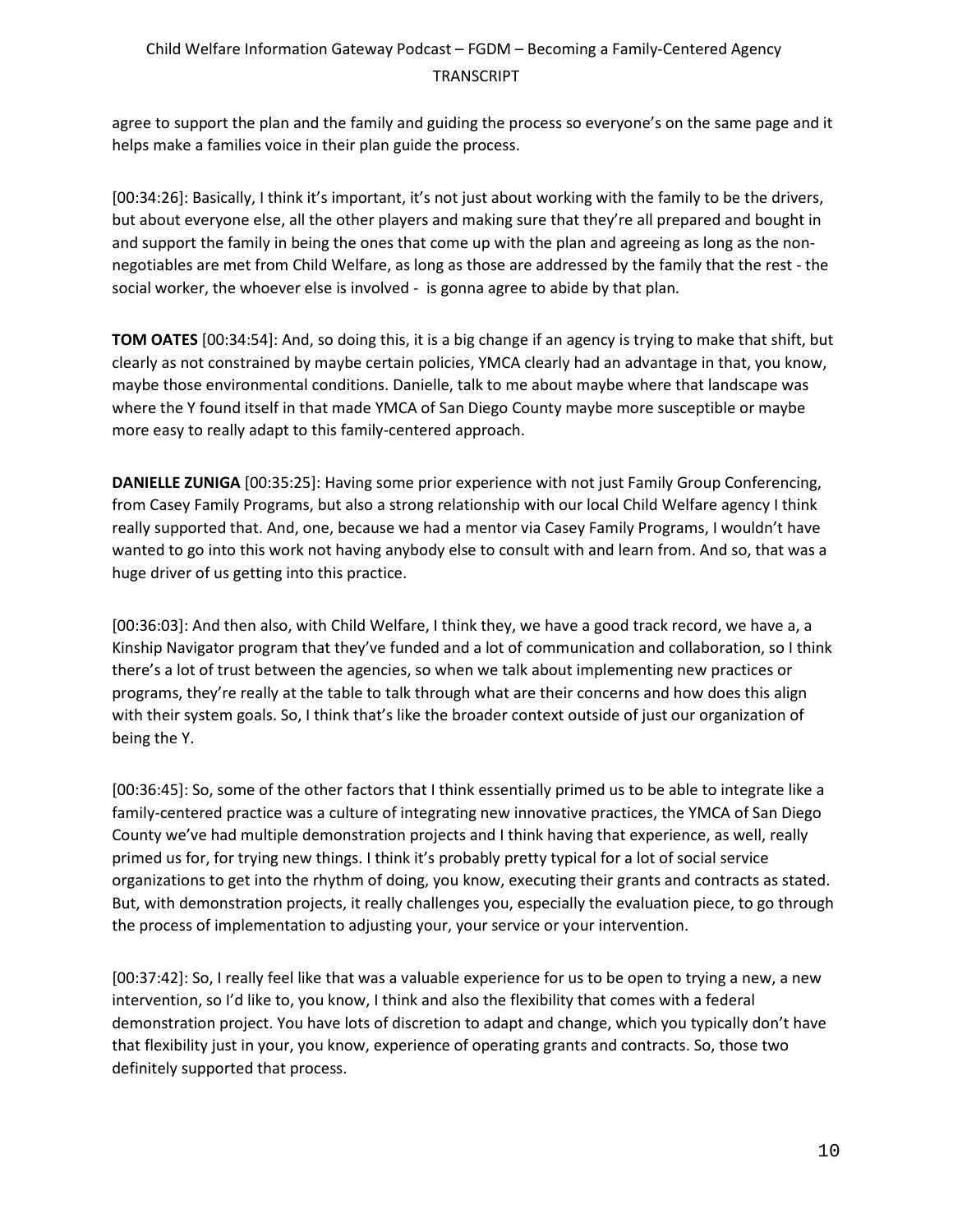[00:38:16]: And then, again, just echoing back to the experience with Family Group Conference, through conferencing through Casey Family Programs I would really recommend for organizations to reach out to other organizations that have done the work to start some formal, like, mentoring or coaching relationships that have, so that they can learn from, from others in terms of what's worked and what hasn't. And that's really worked well for us as we've reached out to integrate other, other services such as Family Finding and also, now, we're right now integrating 357 Grief and Loss Models into some of our programs.

[00:39:07]: So, many, many organizations, I think, sometimes you are, kind of, operating in a silo and there's not always a lot of opportunity to grow and learn from other organizations and that's really been pretty vital to our growth and development.

**TOM OATES** [00:39:24]: And, you mentioned some of the big keys there - flexibility, adaptability but then also empowering that staff to understand and take that family-centered approach is partnerships, not only with your literal partners, but treating the families as partners, as well. Hey, Cristina and Alisha, along with Danielle, I thank you guys for, for the work that you, you've been doing through this grant and just, you know, the work that you've been able to, to put together not only to help serves those children, youth and families, but also to, kind of, take stock and learn and then share what you've learned with us here on the podcast. Guys, thank you so much for your time, I really appreciate it.

**ALL:** [00:40:02]: Yeah it was great, Tom, thank you.

[00:40:06]: Like we mentioned earlier, we've put out a few other podcasts looking into Family Group Decision-Making, so if you go to this podcast's web page at [acf.hhs.gov/cb,](https://www.acf.hhs.gov/cb) just search 'podcast', we'll have links to our podcasts featuring how parent advocates are being used within Family Group Decision-Making in the Bronx, New York and they are working directly with parents as they walk the journey of their case plans. Along with a podcast that features our conversation about Arizona Kinship support services, it's another example of using Family Group Conferencing similar to how Danielle and Alisha are implementing it in San Diego.

[00:40:43]: We'll point you also to the Families United web page so you can see a little bit more about that project. Also, we'll have a synthesis of Lessons From the Field: Successful Strategies for Implementing Family Group Decision-Making, which includes a look across the 2011 Family Group Decision-Making grantees, which actually Families United was part of then, as well. So, you can see the project summary from back then and you can see the findings that they had from the Families United project - including a handbook they created for grandparents and other relative raising children.

[00:41:16]: We'll also point you to the Family Group Decision-Making web section on the Information Gateway website. That includes guidelines for Family Group Decision-Making from the American Humane Association and the National Center on Family Group Decision-Making. There's also a series of great examples of guides and reports and solutions from a few other states, including Pennsylvania, North Carolina, Georgia and Virginia.